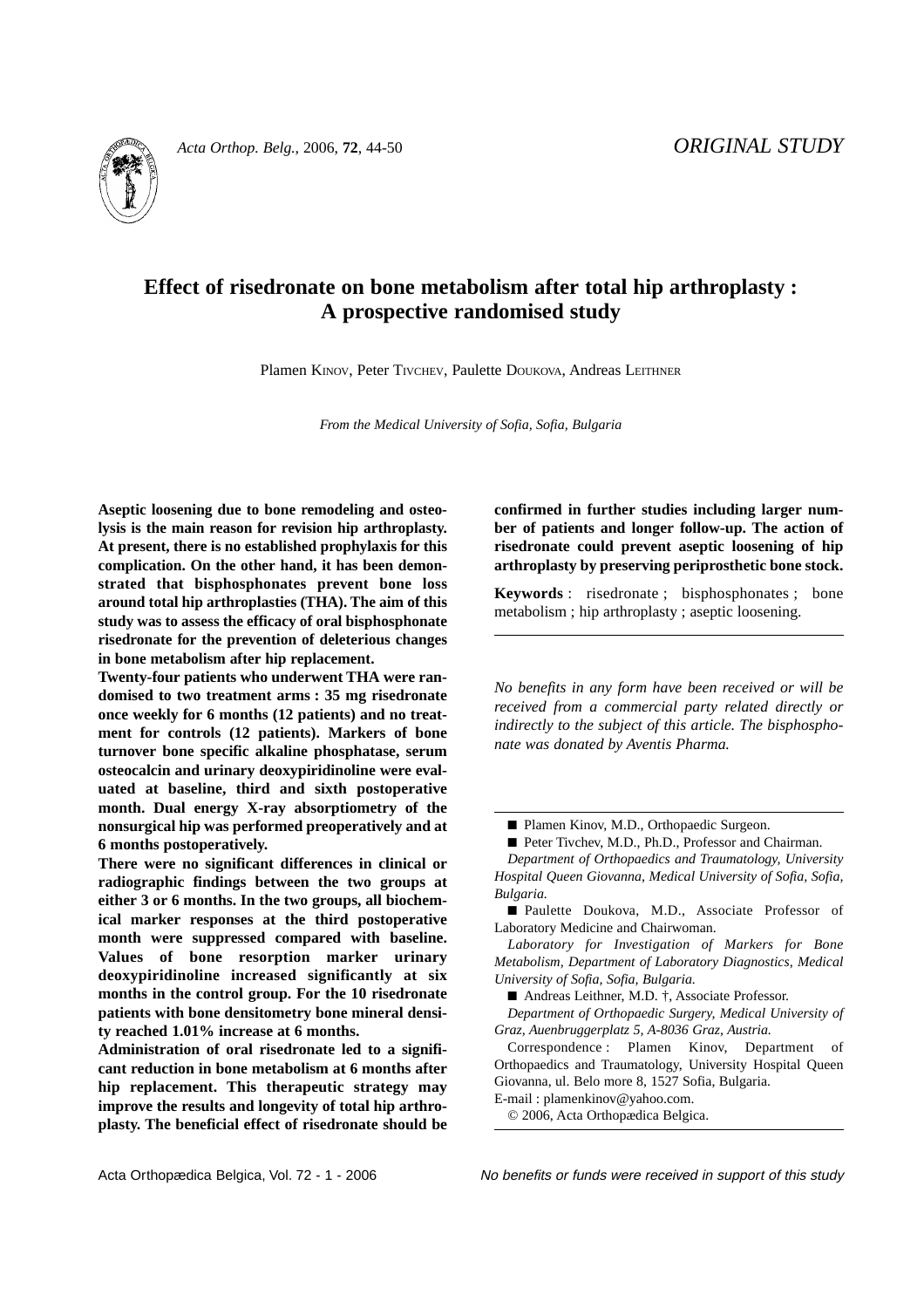### **INTRODUCTION**

Aseptic loosening is the main long-term concern of total hip arthroplasty (THA). In young patients, this complication has been reported with failure rates reaching up to 40% (*1, 3, 14, 25*). This necessitates measures for improvement of long term survival of hip arthroplasty.

The clinical success of total hip arthroplasty is associated with the quality and quantity of the available bone. Periprosthetic bone loss and aseptic loosening are considered to occur mainly because of stress-shielding and osteolysis (*2*). Local operative trauma to the bone and soft tissues, in combination with immobilisation, has an additional impact on bone loss (*10*).

Recently, bisphosphonates have been investigated for their ability to prevent bony erosions in rheumatoid arthritis, postmenopausal osteoporosis and peri-prosthetic bone resorption (*6, 7, 13, 30*). Risedronate is a potent pyridinyl bisphosphonate which has been shown to decrease bone turnover and increase bone densityin multiple myeloma (*22*), and Paget's disease of bone (*12, 16*), and to reduce the incidence of fractures, including hip fractures, in women with postmenopausal osteoporosis (*7, 15, 20*). This third generation bisphosphonate with its once-a-week dosing might be considered for numerous clinical indications, including prevention of aseptic loosening of THA. To date, no data from therapy of THA with risedronate have been reported in the available literature.

The aim of the present study was to determine the effects of oral bisphosphonate risedronate on behaviour of biochemical markers of bone turnover and changes in bone mineral density (BMD) after primary THA.

## **MATERIAL AND METHODS**

#### *Patients*

Twenty-four consecutive patients (9 male, 15 female) scheduled for primary hip replacement were included in the study between November 2003 and June 2004. In 14 cases a cemented prosthesis was implanted and in 10 cases a hybrid prosthesis (cemented stem, cementless press-fit cup) was used. Low molecular weight heparin

was used for thromboembolic prophylaxis for 45 days. All patients received prophylactic systemic 3rd generation cephalosporin intraoperatively and for three to five days postoperatively. Clinical characteristics of the 24 patients are shown in table I. The inclusion criteria were absence of total hip arthroplasty or previous hip surgery, and of significant osteoarthritis of the nonsurgical hip. Patients also had to be able to comply with a standardised postoperative mobilisation and physiotherapy regime, consisting of two months of 20% weight bearing on two crutches starting on the second or third postoperative day, followed by gradual full weight bearing. All patients were selected regardless of gender. Subjects over 75 years of age and in poor health (ASA class IV) were excluded from the study. Other exclusion criteria were recent therapy with drugs known to affect bone turnover, evidence of metabolic bone disease or psychiatric disease that could affect participation or interfere with the interpretation of data. Patients were advised of the nature of the study and written informed consent was obtained. The protocol was approved by the respective institutional review board.

## *Study design*

This was a prospective, open, case-controlled study. Patients were randomly assigned to receive either 35 mg risedronate (12 patients) once weekly from the 20-th postoperative day for a period of 6 months or not to receive the medication (12 patients). Risedronate was administered as a cellulose film-coated tablet prepared by Procter & Gamble Pharmaceuticals (Weiterstadt, Germany). Patients were instructed to take their medication with 240 mL water 30-60 min before breakfast and to avoid lying down for 1 h after taking the tablet.

Prior to hip replacement surgery serum and urine samples were collected. Subsequent samples were obtained at the third and sixth postoperative month.

Bone mineral density of the nonsurgical hip was measured preoperatively and at six months postoperatively by dual energy X-ray absorptiometry (DXA) on a Lunar DPXMD (GE Lunar Corporation, Madison, WI). Data about patients' medical history, dietary calcium, and vitamin D intake was recorded.

#### *Markers of bone metabolism*

Preoperative serum and urine samples were collected in a fasting state between 9 and 11 a.m., prior to surgery. Postoperative serum and urine samples were collected in a nonfasting state between 9 and 11 a.m., except for three patients who had samples collected in the early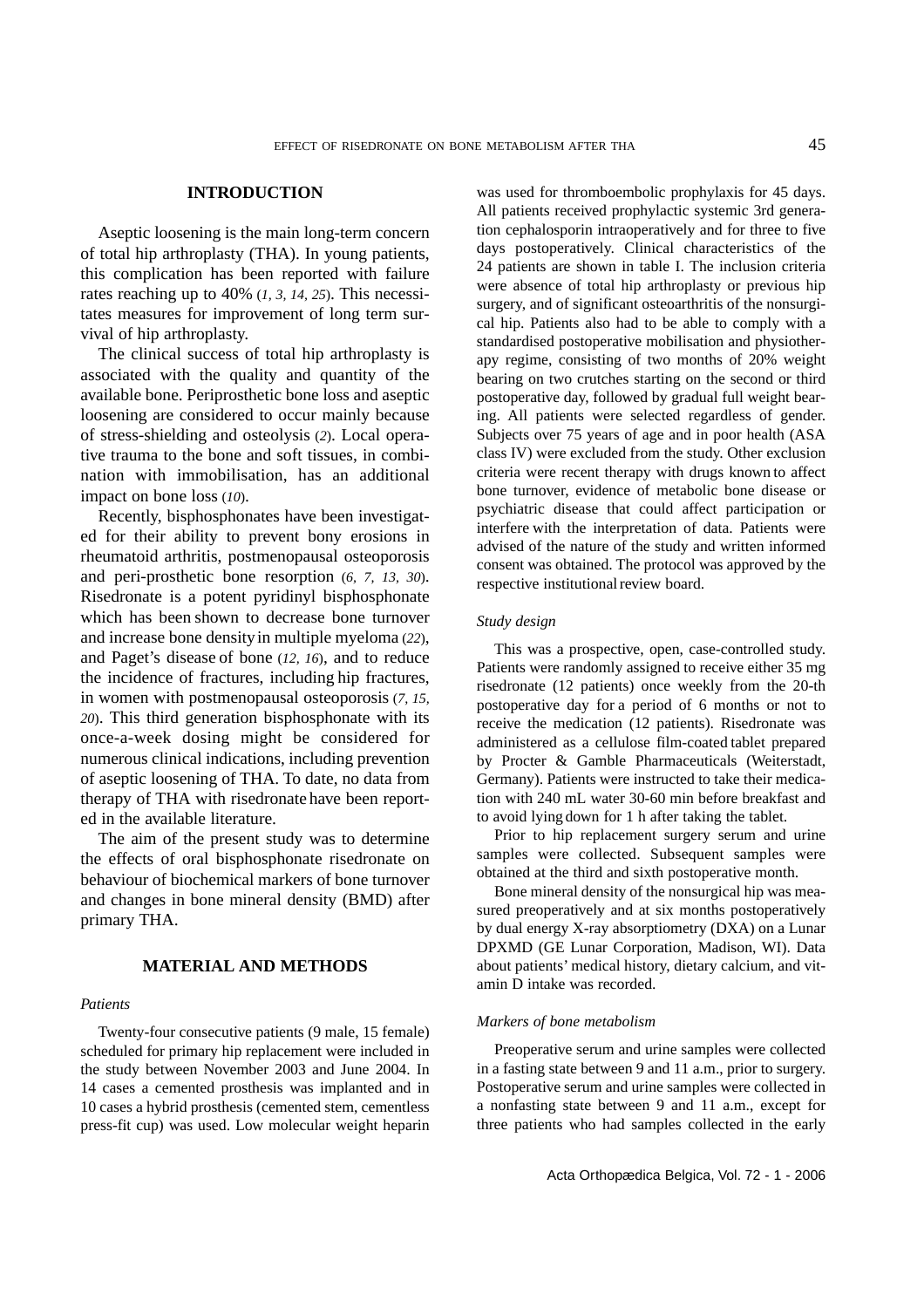| Risedronate group | Control group   |
|-------------------|-----------------|
|                   | $(N = 12)$      |
|                   |                 |
| 12                | 12              |
| $58.3 + 8.4$      | $56 \pm 11.3$   |
| 4/8               | 5/7             |
| $27 + 5.4$        | $27.7 + 3.6$    |
| $5.5 + 6.9$       | $7.7 + 6.6$     |
| 8/4               | 5/7             |
| $54.0 + 18.1$     | $45.3 \pm 12.9$ |
|                   |                 |
| 8                 | 7               |
| 3                 | 3               |
|                   | $\mathcal{D}$   |
| $0.979 \pm 0.15$  | $0.963 + 0.18$  |
|                   | $(N = 12)$      |

Table I. — Baseline data of the 24 patients included in the study

\* Data represented as mean ± SD.

afternoon. Serum samples were stored at -80°C, and urine samples were stored at -20°C. All pre- and postoperative samples for serum markers of bone formation and urinary markers for bone resorption were analysed by a single laboratory technician. Assays were performed at a Laboratory for Investigation of Markers for Bone Metabolism.

The markers of bone formation included bone-specific alkaline phosphatase levels (BSAP, U/L) and osteocalcin (OC, ng/mL). Levels of BSAP were determined by enzyme-linked immunosorbent assay (Alkphase-B, Metra Biosystems, Mountain View, CA, intra-assay CV 3.2-5.8%). Levels of OC were determined by enzymelink immunosorbent assay (Novocalcin, Metra Biosystems, intra-assay CV 4.8-10.0%). The assessments of bone resorption included urinary deoxypiridinoline (DPD). Measurements of urinary deoxypiridinoline (nmol bone collagen equivalents [BCE]/mmol creatinine) were performed by enzyme-linked immunosorbent assay (Pyrylinks-D, Metra Biosystems, intra-assay CV 4.3-8.4%).

Radiological evaluation was performed on standard anteroposterior radiographs taken postoperatively and at third and sixth postoperative month at the same timepoints as the markers of bone metabolism. Implant stability was assessed as described earlier (*4, 9, 14*). At sixmonth visit in 10 risedronate patients BMD measurement was repeated.

Clinical assessments were made using Harris hip score (HHS) at preoperative baseline and at third and sixth postoperative month (*8*). Adverse events were

recorded at all postbaseline visits, and their severity and relationship to treatment were evaluated by the investigators.

#### *Statistical analysis*

Descriptive statistics are presented as mean  $\pm$  SD. Within-treatment groups, preoperative and third and sixth-month postoperative values of markers of bone turnover and the baseline and six-month BMD values were compared using the Wilcoxon signed-rank test. Between-group comparisons were carried out using Mann-Whitney U-test. Spearman's correlation coefficient was used to asses the relationship between variables.

All statistical analyses were performed at the 0.05 significance level (two-sided).

# **RESULTS**

At six months, clinical result was excellent or good in all cases (mean Harris hip score  $93.3 \pm$ 5.9 points). There were no significant differences in clinical result or radiographic findings between the two groups at either 3 or 6 months and all implants were stable.

Baseline levels of bone turnover markers in the control group were higher compared with risedronate patients (table II) ; however, this difference was not statistically significant. Postoperatively, all biochemical marker responses at the third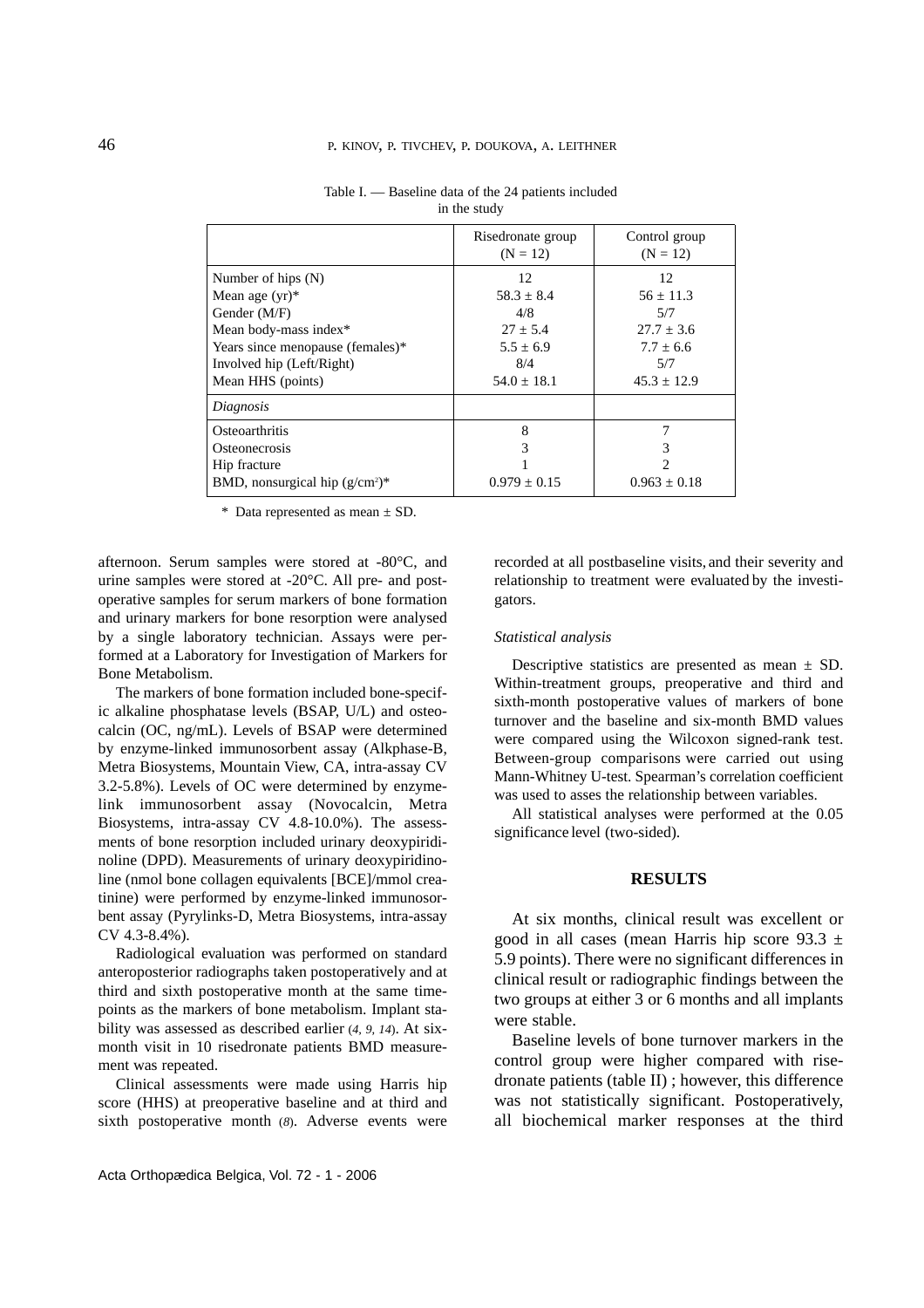|                      | Baseline values | Three-month       | Six-month        |
|----------------------|-----------------|-------------------|------------------|
|                      | $(N = 12)$      | values $(N = 12)$ | values           |
| Risedronate (N12)    |                 |                   |                  |
| $BSAP$ (U/L)         | $20.99 + 7.6$   | $16.80 + 7.1*$    | $19.93 + 6.6*$   |
| $OC$ (ng/mL)         | $8.13 + 6.7$    | $7.31 + 8.1$      | $4.48 + 3.1$     |
| Urine DPD (nmol/L)   | $9.58 + 3.1$    | $7.71 \pm 5.3$    | $4.62 \pm 1.9**$ |
| Controls $(N12)$     |                 |                   |                  |
| BSAP (U/L)           | $23.92 \pm 9.7$ | $22.8 \pm 3.1$    | $26.9 + 5.9$     |
| $OC$ (ng/mL)         | $9.85 + 7.7$    | $5.57 + 5.9$      | $3.71 \pm 3.7$ † |
| Urine DPD $(nmol/L)$ | $10.99 \pm 5.3$ | $7.74 + 4.3$      | $9.48 + 5.2$     |

Table II. — Mean values of markers for bone turnover in the two groups

 $*$  p < 0.05 in comparison between groups, Mann-Whitney.

 $\uparrow$  p < 0.05 in comparison with baseline level, Wilcoxon.

postoperative month were suppressed compared with baseline (table II, fig 1). In the risedronate group, the response of the bone-specific alkaline phosphatase was biphasic, with an initial fall from preoperative baseline at the third month ( $p > 0.05$ ), followed by an increase at 6 months ( $p > 0.05$ ) (fig 1a). Serum OC in this group continued to fall nonsignificantly ( $p > 0.05$ ) to 55.1% below the baseline by the sixth month. Risedronate treatment decreased significantly ( $p = 0.011$ , Wilcoxon) by 51.8% the levels of marker of bone resorption urinary DPD at the sixth postoperative month (table II, fig 1c). In the control group, there was a decrease in bone formation marker BSAP by 4.6% at three months ( $p > 0.05$ ) and an increase at six months compared with baseline  $(p > 0.05)$  (fig 1a). The average serum OC value of patients with no treatment was decreased (43.5%) nonsignificantly  $(p > 0.05)$  at three months and decreased significantly  $(62.3\%)$  from 9.85 to 3.71 ng/mL at six months ( $p = 0.06$ , Wilcoxon, fig 1b). In the control group, values of bone resorption marker urinary DPD decreased nonsignificantly at three months postoperatively and increased at six months to 86.3% of baseline levels.

Risedronate therapy resulted in greater suppression of BSAP at the third ( $p = 0.003$ , Mann-Whitney) and sixth month ( $p = 0.035$ , Mann-Whitney) compared with controls. There was a trend towards higher OC in the risedronate group but this was not significant ( $p > 0.05$ , Mann-

Whitney). After an initial fall below baseline at three months in both groups, the bone resorption marker urinary DPD continued to fall in the risedronate group. In the control group, significantly greater increase in urinary DPD compared to that in the risedronate group was measured ( $p = 0.021$ , Mann-Whitney) at six months. The changes in markers of bone formation (serum osteocalcin and BSAP) were not associated with changes in marker of bone resorption (urinary DPD). The effects of risedronate on changes in bone turnover markers were independent of gender or type of fixation of the prosthesis. The levels of BSAP preoperatively and at three months correlated significantly with the time since menopause in the 15 females in the series (Spearman rho =  $0.591$ ,  $p = 0.02$  and Spearman rho =  $0.627$ ,  $p = 0.022$ , respectively).

Ten patients from the risedronate group had repeated measurement of BMD at the sixth postoperative month. The mean change in BMD of the nonsurgical hip was  $1.01\%$  (0.99 g/cm<sup>2</sup>  $\pm$  0.014)  $(p > 0.05)$ . BMD measurements were not correlated with changes in markers of bone turnover. The effect of risedronate on change in BMD was independent of gender or type of implant fixation or the time since menopause in the females in the series.

#### *Adverse events*

Risedronate was generally well tolerated. There was one incidence of diarrhea leading to withdrawal after the third month.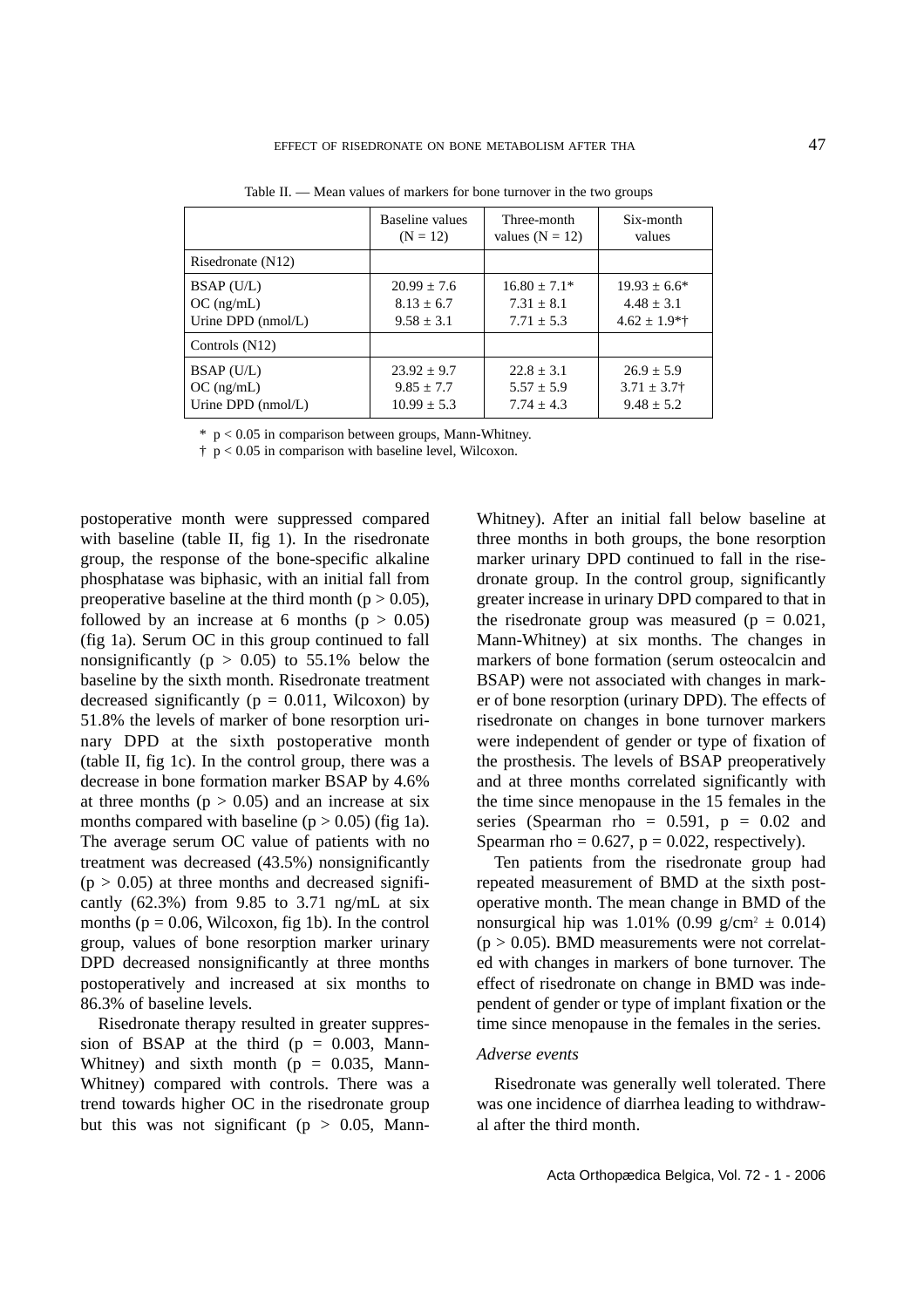

b. OC



 $\dagger$  p = 0.006, Wilcoxon.

c. Urinary DPD





*Fig. 1.* — Diagram showing the mean changes in markers for bone turnover in patients receiving risedronate or controls. a) Bone-specific alkaline phosphatase (BSAP), b) Osteocalcin (OC) and c) Urinary deoxypiridinoline (DPD).

Acta Orthopædica Belgica, Vol. 72 - 1 - 2006

#### **DISCUSSION**

Administration of risedronate, a potent inhibitor of bone resorption, was associated with a decrease in markers of bone turnover and preservation of total hip BMD in the nonsurgical hip. After THA, the decrease in OC in the risedronate group was lower than that found in the control group. Risedronate therapy resulted in significant decrease in DPD levels at six months compared to controls. At six months postoperatively, a statistically significant decrease in values of urinary DPD in controls compared to risedronate patients occurred.

The results of this study are similar to the reported effects of other bisphosphonates on bone metabolism after THA. In two relatively small studies, Wilkinson *et al* discovered that pamidronate suppresses markers of bone turnover after THA (*28, 29*). Several other studies reported similar results of increase in periprosthetic BMD after alendronate administration (*10, 19*). On the other hand, an *in vitro* study and several studies on experimental animals showed that administration of alendronate inhibited wear debris mediated periprosthetic osteolysis (*11, 17, 24, 26*). Although the results of our study are, in general, consistent with these recent reports, a direct comparison with other studies is difficult.

After surgery, a similar trend in values of bone formation marker BSAP was observed in both groups. The statistically significant decrease in BSAP value in the risedronate group suggests that lower baseline levels as well as the shorter time since menopause in the females in this group may play a role. Influence of risedronate on osteoblast function is less probable. Third-generation bisphosphonates have been reported to have less effect on osteoblasts and bone formation than earlier-generation do (*21, 23*). *In vivo* studies have verified that nitrogen-containing bisphosphonates such as risedronate selectively inhibit the cholesterol pathway and subsequently disrupt the osteoclast cytoskeleton with associated osteoclast inactivation (*5, 21*). However, a recent study has found an inhibitory effect of nitrogen-containing bisphosphonate on the terminal differentiation of osteoblasts for bone remodeling consequently leading to a delay in bone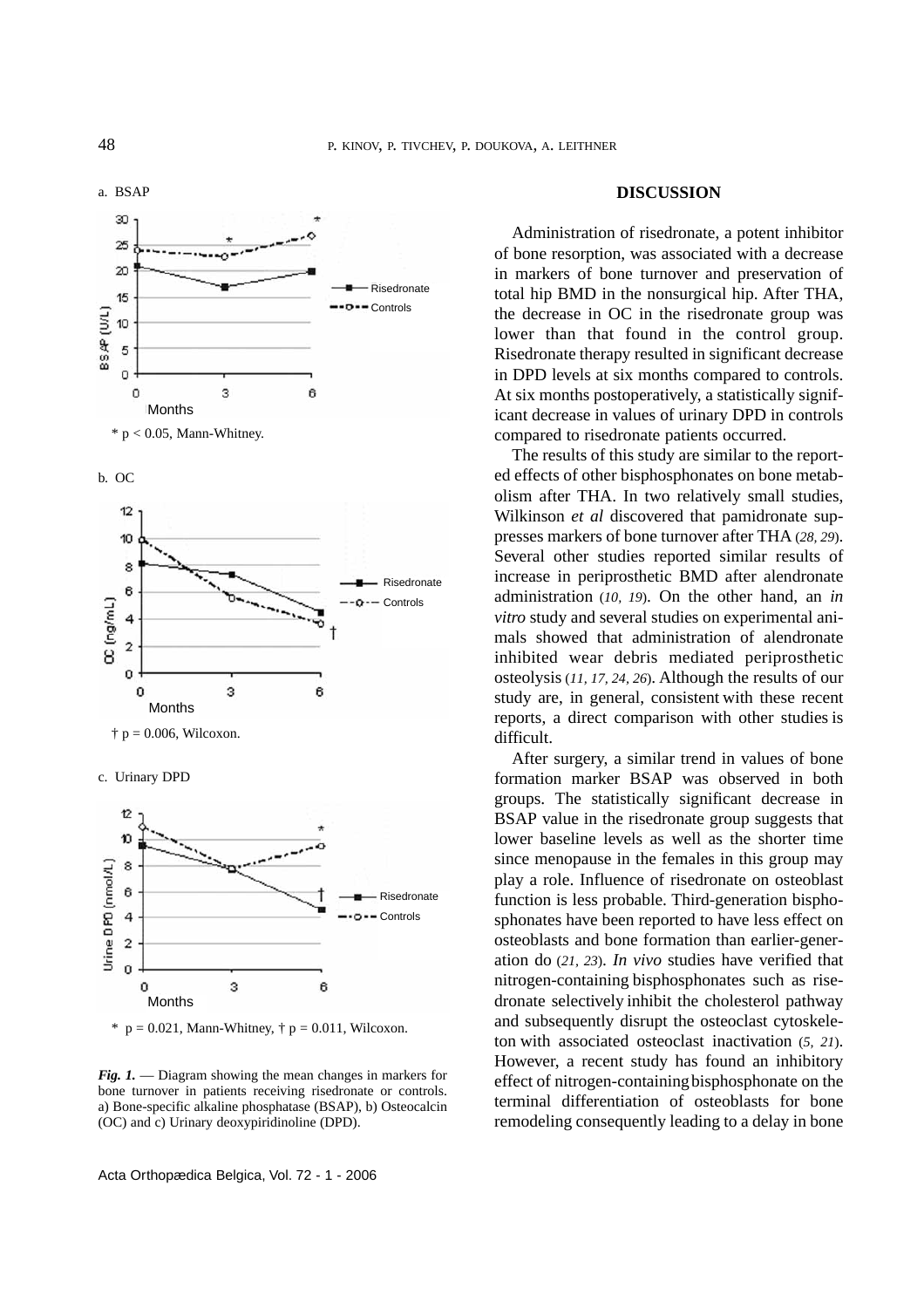healing (*18*). Further research is needed to assess the effects of risedronate therapy on osteoblast function.

Our findings are consistent with the hypothesis that bone metabolism is altered by bone injury, perhaps as a stress response to trauma (*10*). All the risedronate patients exhibited decrease in markers of bone turnover. Decrease in bone resorption was connected with an increase in bone formation, producing a temporary gain in calcium balance. Lowered bone turnover lengthens the time span when bone is again destroyed, permitting more complete mineralisation. This is supported by measurement of BMD on the nonsurgical hip, which remained stable at 6 months. Significantly lower values of bone resorption marker in the risedronate group compared to controls show that risedronate may prevent bone loss after hip replacement.

It is possible that the metabolic response observed in this study was caused not by bone injury but by anaesthesia or antibiotic prophylaxis. The fall in bone markers at 3 months also may reflect suppression of osteoblast activity by a toxic effect of the polymethylmethacrylate bone cement used for fixation of the prosthesis. Another possible reason might be suppression of bone turnover by the low molecular weight thromboembolic prophylaxis that was given to all patients for 45 days after surgery. However, if this were due to these factors alone, we would expect a similar trend in both groups. The increase in bone turnover at 6 months in controls argues against this explanation.

The weakness of the present study is its small sample size. In addition, the study group involved patients with various diagnoses. Although the behaviour of the markers is similar in these patients, a more uniform surgical group may be preferable. There are also several strengths of this study. Its longitudinal design avoids the bias of cross-sectional studies of biochemical markers by allowing each subject to serve as his or her own control. Second, the study group included patients across a wide range of ages (37-72 years), and demonstrated that risedronate decreases markers of bone formation after hip replacement surgery throughout the surgical population. Finally, exclusion of patients over 75 years of age avoids some of

the bias of increased bone resorption with advanced age.

Previously, efforts to retard fracture-associated bone loss have emphasised decreasing the time that the patient is immobilised following the injury (*27*). Some authors have used different materials in attempts to improve rates of periprosthetic bone loss by improving stress distribution around the implant (*2*). Data from our study suggest that patients receiving hip replacement surgery may potentially benefit from antiresorptive therapy in the postoperative period. By directly influencing bone metabolism, antiresorptive agent risedronate may prevent a deleterious shift in the balance of bone formation and bone resorption after the arthroplasty.

# **CONCLUSION**

In this study, treatment with risedronate waswell tolerated, reduced bone turnover and preserved BMD at the femoral neck. Risedronate 35 mg once weekly was effective as a mean of preserving periprosthetic bone after hip arthroplasty. However, longer-term studies would be necessary to detectits effects on the incidence of periprosthetic osteolysis and aseptic loosening of hip prosthesis.

## *Acknowledgement*

The authors thank Natalia Temelkova for her very useful comments on the results.

## **REFERENCES**

- **1. Ballard WT, Callaghan JJ, Sullivan PM, Johnston RC.** The results of improved cementing techniques for total hip arthroplasty in patients less than fifty years old. A ten-year follow-up study. *J Bone Joint Surg* 1994 ; 76-A : 959-964.
- **2. Bobyn JD, Mortimer ES, Glassman AH, Engh CA, Miller JE, Brooks CE.** Producing and avoiding stress shielding : Laboratory and clinical observation of noncemented total hip arthroplasty. *Clin Orthop* 1992 ; 274 : 79- 96.
- **3. Emery DF, Clarke HJ, Grover ML.** Stanmore total hip replacement in younger patients : review of a group of patients under 50 years of age at operation. *J Bone Joint Surg* 1997 ; 79-B : 240-246.
- **4. Engh CA, Bobyn JD, Glassman AH.** Porous-coated hip replacement. The factors governing bone ingrowth, stress

Acta Orthopædica Belgica, Vol. 72 - 1 - 2006